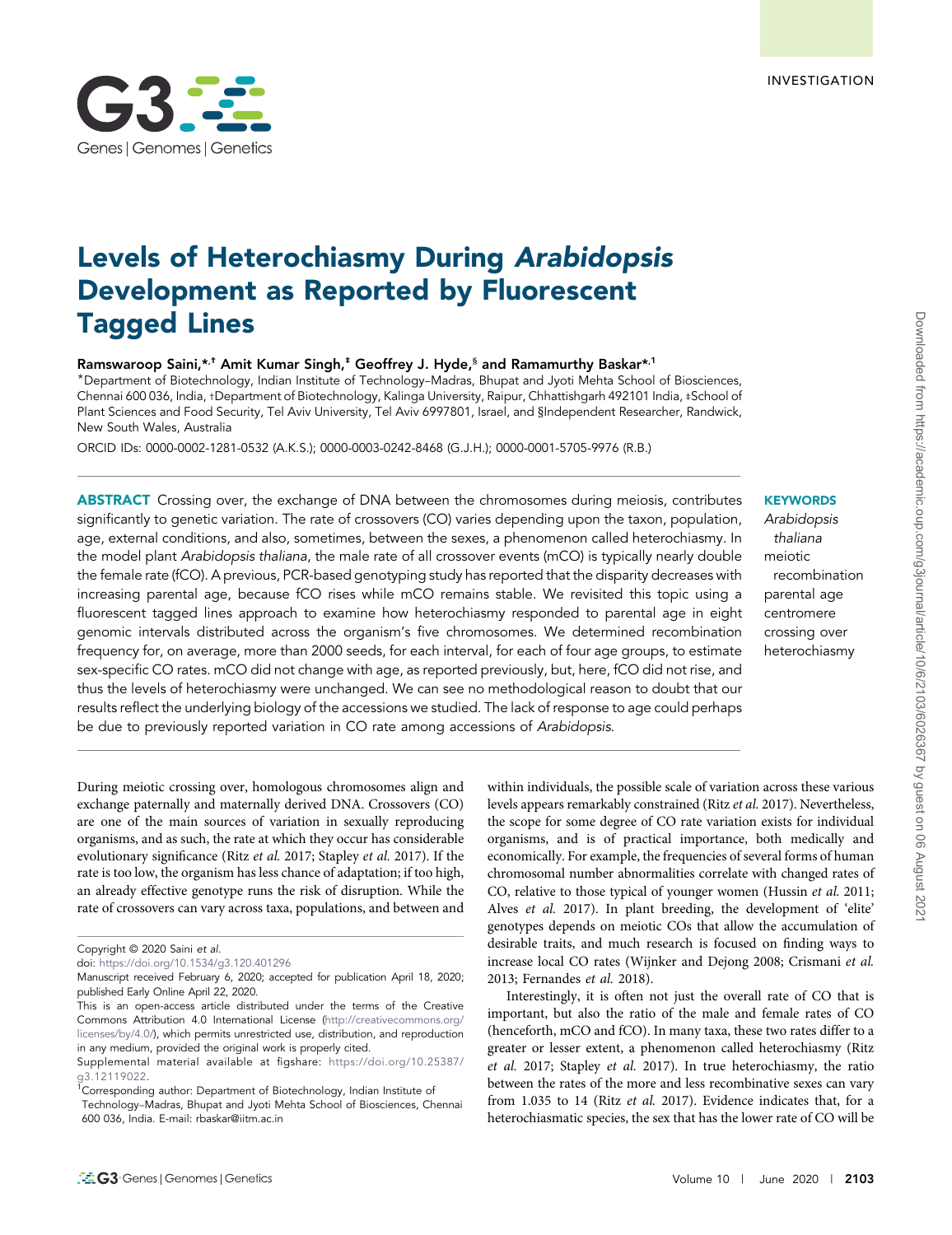the one for which genetic stability in the haploid phase is most likely to be critical to the future organism's fitness (Lenormand 2003; Lenormand and Dutheil 2005; Stapley *et al.* 2017). In *Arabidopsis*, for example, its high self-pollination rate (95%; (Charlesworth and Vekemans 2005) suggests that the female haploid phase is most critical, thus possibly explaining why fCO has the lesser value (Lenormand 2003; Lenormand and Dutheil 2005). The ratio of mCO:fCO in young *Arabidopsis* seedlings is typically about 1.8 (Toyota *et al.* 2011; Giraut *et al.* 2011).

As well as having evolutionary drivers, both the overall, and sexspecific, CO rates, and also mCO:fCO, are influenced by age and extrinsic stressors such as temperature, pathogens, chemical exposure, and lack of nutrients (Hayman and Parsons 1962; Francis *et al.* 2007; Toyota *et al.* 2011; Hussin *et al.* 2011; Martin *et al.* 2015; Halldorsson *et al.* 2016; Li *et al.* 2017; Modliszewski and Copenhaver 2017; Saini *et al.* 2017; Stapley *et al.* 2017). The effect of age on mCO:fCO, and its mechanistic basis, has been much studied in humans because the changed rates of CO implicated in the chromosomal number abnormalities mentioned above mostly occur in older women (Hussin *et al.* 2011; Chiang *et al.* 2012; Nagaoka *et al.* 2012; Alves *et al.* 2017).

For plant CO, much less is known about age x sex interactions. For example, with respect to the influence of age on patterns of heterochiasmy in *Arabidopsis*, there has only been one study (Toyota *et al.* 2011). They used PCR-based genotyping, examining 343 markers across the five chromosomes, and found that the extent of heterochiasmy in primary shoots decreased across the two time-points chosen for the study. Interestingly, this was solely due to an increase in fCO; there was no change in mCO. Other studies, using fluorescent markers that allow the detection of recombination in pollen, have examined the response of mCO to either age (Li *et al.* 2017), developmental position (Francis *et al.* 2007) or both (Li *et al.* 2017). Li *et al.* (2017) found that while mCO in primary shoots did not significantly change with age for markers in five of nine genomic intervals (thus in agreement with the earlier results of Toyota *et al.* 2011), the rates did significantly increase in two intervals.

In this study, we revisit the response of heterochiasmy to age, using a seed-based, fluorescent tagged lines approach (Melamed-Bessudo *et al.* 2005; Pecinka *et al.* 2011; Wu *et al.* 2015; van Tol *et al.* 2018) to determine the frequency of recombinant seeds, as an estimator of CO rate in eight intervals that cover all five chromosomes of *Arabidopsis*. Plants were sampled at four time points that cover the full reproductive duration of the *Arabidopsis* main shoot. We found that mCO did not change with age, as reported in the earlier study (Toyota *et al.* 2011), but in contrast to their finding, we saw no rise in fCO. Thus, the level of heterochiasmy was unaffected by age. We can see no methodological reason for doubting the validity of our finding, and suggest that biological differences between the accessions used in the two studies might have resulted in the different outcomes.

## MATERIALS AND METHODS

#### Plant growth conditions

Freshly harvested *Arabidopsis* seeds from Columbia or detector lines (described below) were surface sterilized with 70% ethanol, followed by 0.5% bleach treatment for 3 min. Subsequently, the seeds were washed thrice with sterile water and plated on autoclaved Murashige and Skoog media (MS, with 3% sucrose), pH 5.7, containing 0.05% Plant Preservative Mixture (Biogenuix Medsystem Pvt. Ltd., New Delhi, India) and incubated at  $4^\circ$  in dark conditions, for synchronized

germination. After 48 h, the plates were shifted to a seed germination chamber, with a uniform light intensity of 8000 lux units (16-h light/ 8-h dark cycle). The temperature of the chamber (Percival CU-36L6) was maintained at 22° with a constant humidity of 80%. Three-week old seedlings were transferred from MS plates to soil and grown inside a plant growth chamber (Percival AR-36L3). The soil had equal proportions of garden soil, peat, perlite, and vermiculite (Keltech Energies Ltd., Bangalore, India).

#### Arabidopsis detector lines used to estimate CO rates

To estimate CO rates, eight different detector lines covering at least one marker in each of the five chromosomes were used to measure the number of recombinant seeds. The detector lines Col3-4/20, 3158 and 3162 were kind gifts from Avraham A. Levy (Department of Plant Sciences, Weizmann Institute of Science, Israel), (Melamed-Bessudo *et al.* 2005). Another set of detectors, the traffic lines CTL1.2, CTL1.18, CTL2.4, CTL4.7 and CTL5.17 was obtained from the Arabidopsis Biological Resource Center (Ohio State University, USA), (Wu *et al.* 2015) (Table 1). In all the lines, the eGFP and dsRed markers are driven by a seed-specific napin promoter. The detector lines, homozygous for both markers were crossed with Columbia plants, and the seeds obtained (heterozygous for both eGFP and dsRed) were used in the subsequent experiments.

#### Investigating parental age effect on CO rates

To examine the influence of parental age on CO rates, plants of the detector lines and Columbia plants, of four different ages (40, 45, 50 and 55 DAS (days after sowing), were emasculated 48 h before pollination and reciprocally crossed with each other. Different colored threads were used to mark emasculated and pollinated flowers of different age groups. For each age, approximately 20 to 30 crosses were performed in replicate (3, 6 and 9). To score recombination during megaspore formation, we used emasculated flowers from the detector lines and crossed them with pollen from Columbia plants. Similarly, to estimate recombination rates during microspore formation, we used a detector line as the pollen donor for emasculated flowers of Columbia.

## Calculation of recombination frequency as an estimator of CO rates

The segregation of eGFP and dsRed markers (an indication of recombination during micro- or mega-sporogenesis in the detector line parent), was analyzed by the manual counting of seeds. Seeds were placed on a glass slide and analyzed under a Nikon Stereozoom Microscope (SMZ 1000) equipped with filters specific for both eGFP and dsRed (SZX-MG for GFP and SZX-MGFPA for RFP). Images were captured for eGFP and dsRed separately and then both the images merged to identify the recombinant and non-recombinant seeds. An average of over 2200 seeds per line, age, and sex were examined (Supplementary Tables S1-S9). Frequencies were estimated based on the segregation of eGFP and dsRed markers. Of the four types of seeds obtained, seeds that fluoresce only red or only green were counted as having undergone recombination, while the seeds that fluoresce for both red and green as well as those that do not fluoresce at all, were counted as not having undergone recombination (Supplementary Tables S10-S17). Frequencies were calculated based on the formula:

Recombination frequency = 
$$
\frac{(R+G)}{(R+G+RG+NFS)} \times 100
$$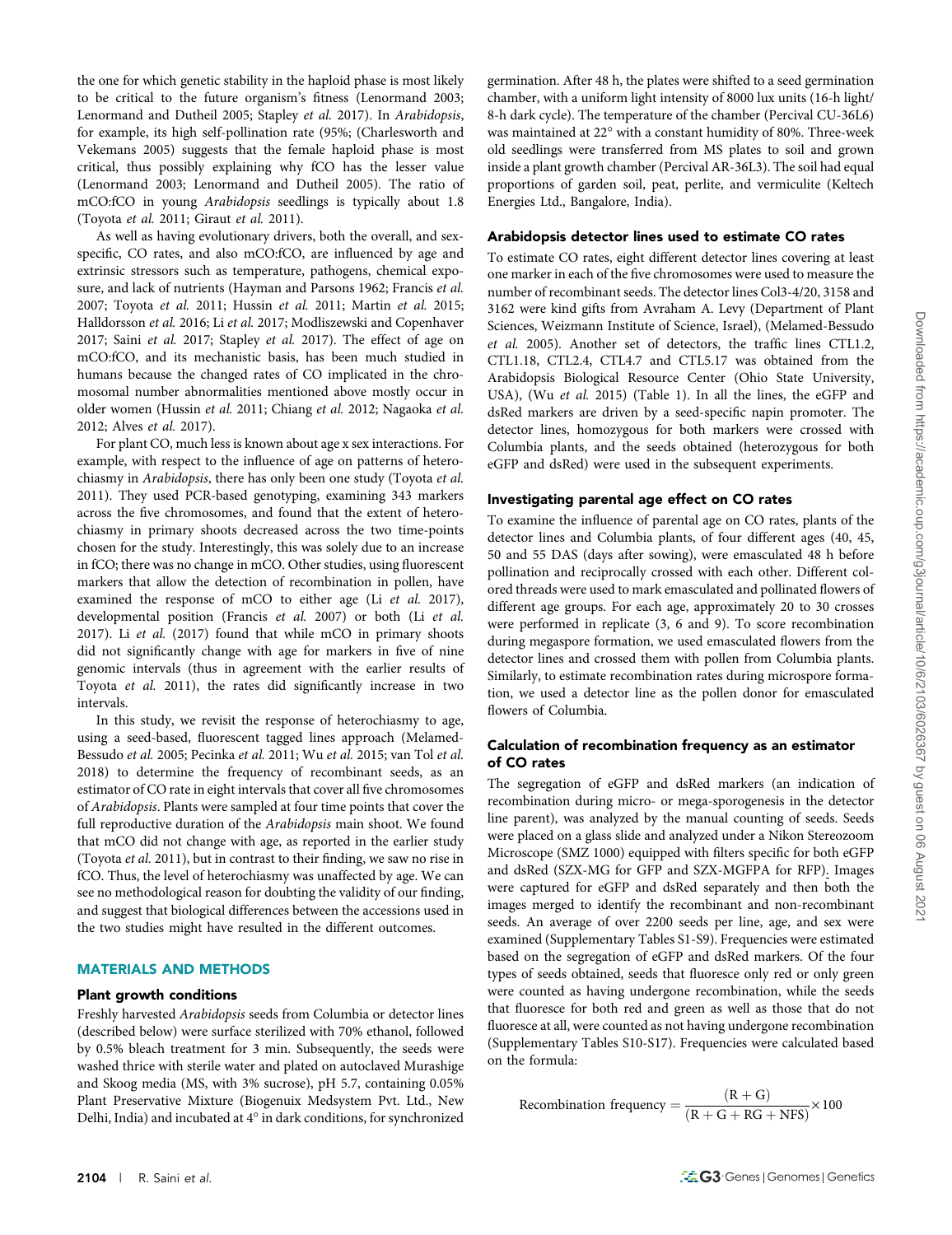■ Table 1 Estimated sex-specific CO rates, and estimated and predicted ratios

| Line Name          | Chr. No. | <b>Estimated average</b><br>CO rates in males (mCO) | Estimated average<br>CO rates in females (fCO) | Estimated mCO:fCO<br>(All ages combined) | Predicted<br>mCO:fCO |
|--------------------|----------|-----------------------------------------------------|------------------------------------------------|------------------------------------------|----------------------|
| <b>CTL1.2</b>      |          | 33.44                                               | 28.24                                          | 1.184                                    | 1.20                 |
| CTL1.18            |          | 17.95                                               | 7.81                                           | 2.30                                     | 3.25                 |
| CTL <sub>2.4</sub> |          | 17.84                                               | 13.41                                          | 1.33                                     | 2.32                 |
| Col3-4/20          |          | 24.04                                               | 8.90                                           | 2.67                                     | 3.49                 |
| 3158               |          | 25.66                                               | 10.88                                          | 2.33                                     | 3.06                 |
| CTL4.7             | 4        | 23.17                                               | 8.67                                           | 2.67                                     | 3.21                 |
| 3162               |          | 19.33                                               | 14.73                                          | 1.22                                     | 1.28                 |
| CTL5.17            |          | 16.62                                               | 5.21                                           | 3.20                                     | 2.46                 |

R: dsRed-only expressing seeds; G: eGFP only expressing seeds; RG: Seeds expressing both dsRed and eGFP; NFS- non-fluorescent seeds. The formula is a variation of one used previously (Melamed-Bessudo *et al.* 2005), adjusted to accommodate our use of homozygous x homozygous parents. The recombination frequency, which is a dimensionless number, is used here as an adequate estimator of the relative values of sex-specific CO rates, *i.e.*, mCO and fCO, and thus of the ratio of the two. In the *The issue of non-detection* sub-section (*Discussion)*, we consider the adequacy of this approach at length. Note that the absolute value of each rate as computed here (*i.e.*, being non-dimensional) cannot be compared with the rates derived in a PCR-based genotyping study.

link function was used (Nelder and Wedderburn 1972). The linear predictors were either the different ages, or the sex, of the detector-line parent. In all GLMs, the data from groups were compared. Correction for multiple testing was done to maintain the family-wise error rate at 5% (Gabriel 1969). Therefore, the *P* values were adjusted with a single-step method that considered the joint multivariate *t* distribution of the individual test statistic (Bretz *et al.* 2016). The results were reported with the two-sided *P* values adjusted for multiple comparisons (Singh *et al.* 2015). All statistical analyses were carried out in R (*Pinheiro et al.* 2014). To adjust the *P* values for multiple testing, the R package multcomp was used with the test specification 'single-step'(Bretz *et al.* 2016). Graphs were produced using GraphPad Prism 8.

# Statistical analysis

Recombination frequencies follow a normal distribution and hence, a Gaussian generalized linear model (GLM) with identity



Reagent and data available upon request. Supplemental material available at figshare: https://doi.org/10.25387/g3.12119022.



Figure 1 (A) A reciprocal cross between a heterozygous detector line and a Columbia plant results in seeds with one of four fluorescence patterns: a blend of red and green; only green; only red; no fluorescence. (B) A sample of seeds observed using a dsRed filter. Recombinant seeds exhibit variable fluorescence intensity in the red range, but non-recombinant seeds are dark (by comparison with same sample, shown in C and D). (C) The same sample of seeds observed using an eGFP filter. Recombinant seeds exhibit variable fluorescence intensity in the red range, but non-recombinant seeds are dark (by comparison with same sample, shown in B and D). (D) Merged image of B and C showing the four different patterns of fluorescence. Scoring began with the merged image, and we scored those seeds that clearly belonged to one of these four categories (1) red marker only; e.g., thin continuous arrow; (2) green marker only; e.g., thick continuous arrow; (3) both markers (gold/amber color); e.g., large arrowhead; and (4) seeds without

marker fluorescence; e.g., thin dotted arrow. (Note that seeds in the latter category naturally have a very low level of green autofluorescence). A small number of seeds were uncertain, e.g., the one marked with a small arrowhead. The categorization of these could be decided by comparing the same seed in the individual red and green filter images. For example, the last-mentioned seed is clearly fluorescent in both B and C, so it was scored as having both markers.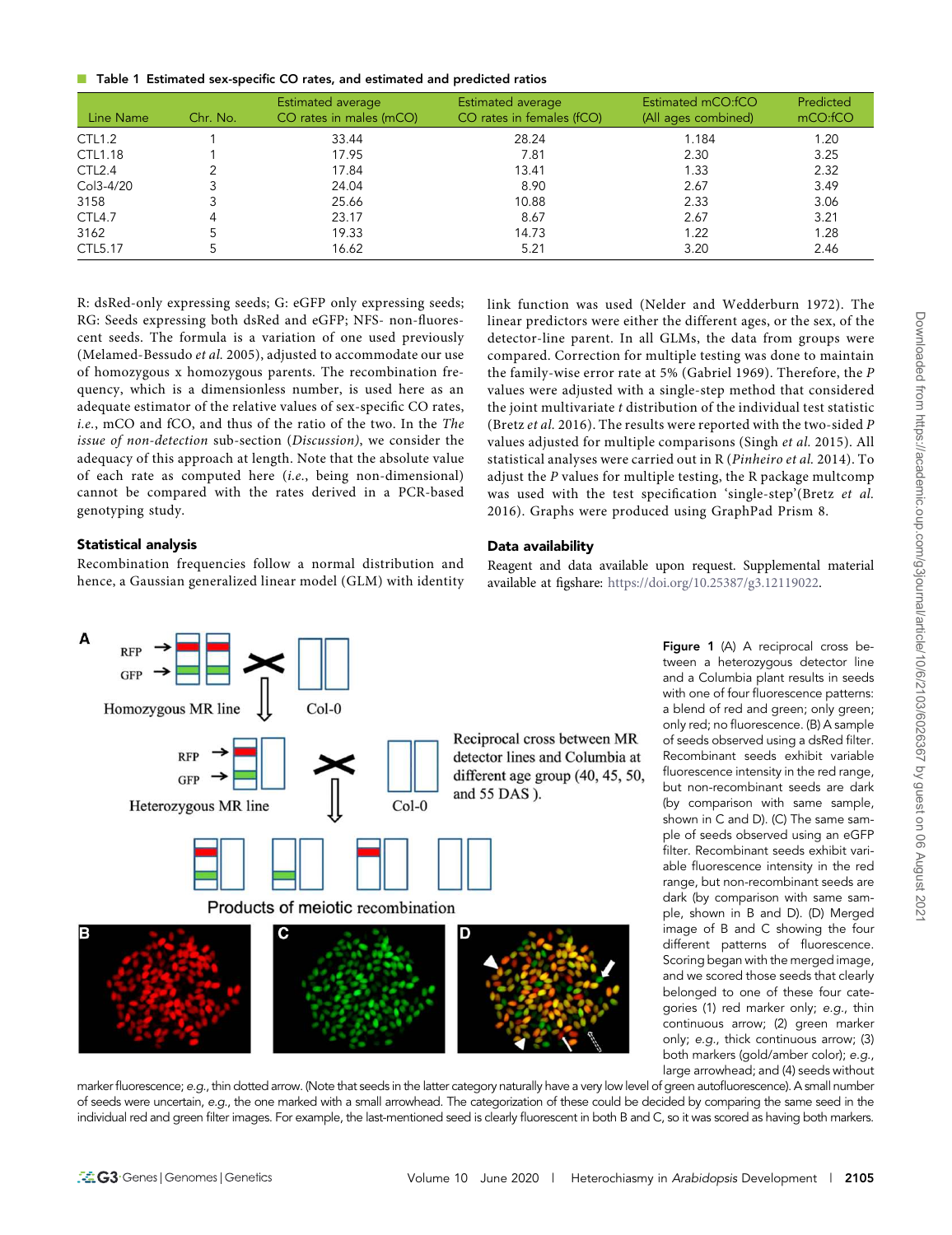#### RESULTS

#### Heterochiasmy in eight intervals of Arabidopsis was unaffected by parental age

Using a set of eight *Arabidopsis* detector lines, we examined the influence of parental age on male and female recombination frequencies. The eight detector lines heterozygous for both eGFP/dsRed were reciprocally crossed with Columbia wild type plants, with both parents being one of four ages (40, 45, 50, and 55 DAS) and recombination frequencies were examined in the collected seeds (Figure 1). The eight intervals were distributed across all five chromosomes, and varied in length and the degree of overlap with subtelomeric or pericentomeric regions (Figure 2; Supplementary Table S20). One interval (in line CTL1.2) spanned the centromere.

For each of the eight intervals, there was no significant change in the estimated ratio, mCO:fCO, as the ages of the male and female parents were increased (Figure 3). Neither did the two individual rates that are used to calculate the ratio (*i.e.*, mCO; and fCO) vary with age (Figure 3; Supplementary Tables S10-S19).

The average heterochiasmic ratios, mCO:fCO, that we have estimated can also be compared with those predicted by analysis of data published previously (Table S2 in Giraut *et al.* (2011). Their genome-wide study reported the rates of mCO and fCO at 380 shared locations across all five *Arabidopsis* chromosomes, demonstrating remarkable variation in both rates from location to location. In Table 1 we present the estimated rates and ratios (all ages combined), and the predicted ratios, based on our interval-based analysis (Supplementary File S1) of the location-based data presented in their Table S2 (Giraut *et al.* 2011). The predicted values show only a weak

congruence, in terms of their magnitudes relative to each other, with those that we measured.

The table shows the estimated sex-specific CO rates and ratios for each of the eight intervals studied here. The data for all age categories were combined because there was no significance difference across the four ages. The final column shows the ratios for the same intervals, based on our analysis of the data provided in Table S2 of Giraut *et al.* (2011). That data provides location-based male and female CO rates for 11 to 33 points per interval. Here, for each interval, the ratio was calculated using the average male or female CO rate across the interval, multiplied by the length of the interval (as per the values shown in our Supplementary File S1).

## Levels of heterochiasmy in eight intervals of Arabidopsis varied with the interval studied

The ratio mCO:fCO did, however, vary significantly on an interval by interval basis (Figure 3; Table 1). For example, the ratio of the average mCO:average fCO (across all four ages for any one interval) varied between 1.18 (CTL1.2) and 3.20 (CTL5.17; Table 1). These two lines also exhibited the most extreme values for both of the individual rates, mCO and fCO. CTL1.2, which had the lowest ratio, had the highest individual rates (mCO: 33.44; fCO: 28.24); while CTL5.17, which had the highest ratio, had the lowest rates (mCO: 16.62; fCO: 5.21) (Table 1).

The relatively higher values of the estimated male and female CO rates of detector line CTL1.2 were also predicted by our analysis of the data from Table S2 of Giraut *et al.* (2011). A high CO rate in an interval can be the consequence of the number and strength of its CO hotspots and/or the length of the interval. In the case of CTL1.2, for example, the estimated high male and female rates are due to the interval being two to three times



Figure 2 Physical maps of the chromosomes showing the location of the inter-marker intervals in the detector lines tested. Positions of eGFP and dsRed were drawn on the physical map using the chromosome map tool of The Arabidopsis Information Resource (TAIR).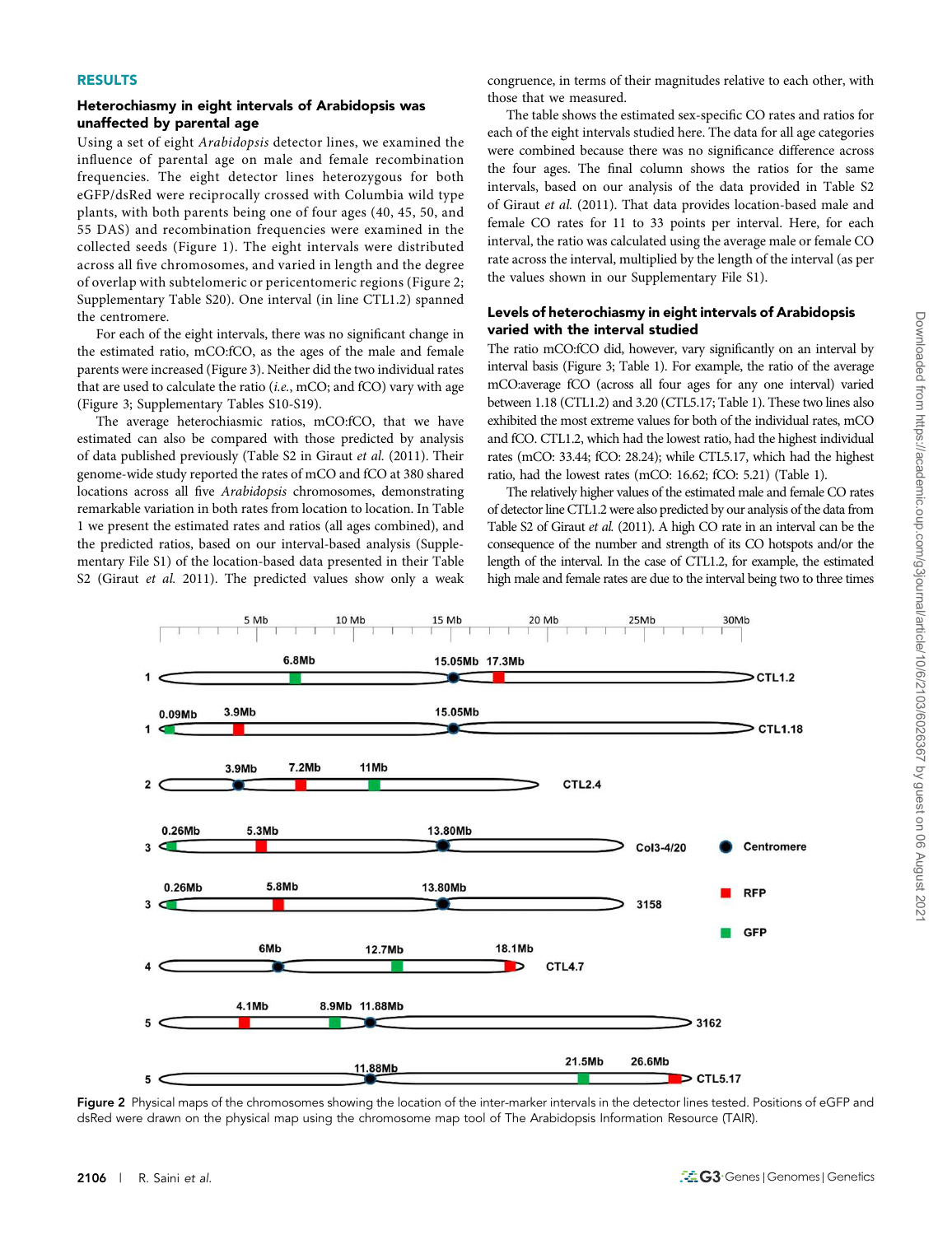

CTL1.18, CTL2.4, CTL4.7, Col3-4/20, 3158, 3162, CTL5.17 and Columbia plants (of 40, 45, 50 and 55 DAS). Each dotted bracket spans two clusters of data points (comprising the full set of data points for one age category); the first cluster is of female recombination frequencies, the second corresponds to those of male meiosis. The number above each bracket shows the average ratio of the male and female frequencies (i.e., an estimator of mCO:fCO) for each age category. The graphs represent individual replicates (black dots) and mean value (red dots) of the recombination frequencies. GLM was used for detecting significant difference and P values were corrected for multiple testing (Supplementary Tables S10-S19).

longer than any of the others. This interval also had the highest predicted male and female rates of all the intervals (Supplementary File S1).

The pattern of high or low sex ratios can also be predicted from our calculations of the percentage overlap that intervals have with the subtelomeric and pericentromeric regions. For example, the only intervals with an mCO:fCO of less than 2.0 (*i.e.*, CTL1.2; CTL2.4; 3162; Table 1), are those that have no overlap with a subtelomeric region (Table 1; Figure 2), the latter being known for a concentration of male CO hotspots (Giraut *et al.* 2011).

## **DISCUSSION**

Our results provide new insights into a previous finding that heterochiasmy in *Arabidopsis* decreases with age, in each of the organism's

five chromosomes (Toyota *et al.* 2011). In this study, only the second to address the topic, we used the fluorescent tagged lines (FTL) approach (instead of PCR-based genotyping) to score recombination frequencies, and found no change in the level of heterochiasmy in the eight intervals studied. As we argue below, we can see no reason why this aspect of our methodology reduces the reliability of our findings. The accessions we used, however, were also different from those used previously, and this is perhaps a more likely source of the different outcomes.

# The reliability of the two-marker FTL approach, as used in this study

The two-marker FTL approach has previously been used or recommended for studying meiotic recombination in *Arabidopsis* (Melamed-Bessudo *et al.* 2005; Pecinka *et al.* 2011; Wu *et al.* 2015; van Tol *et al.*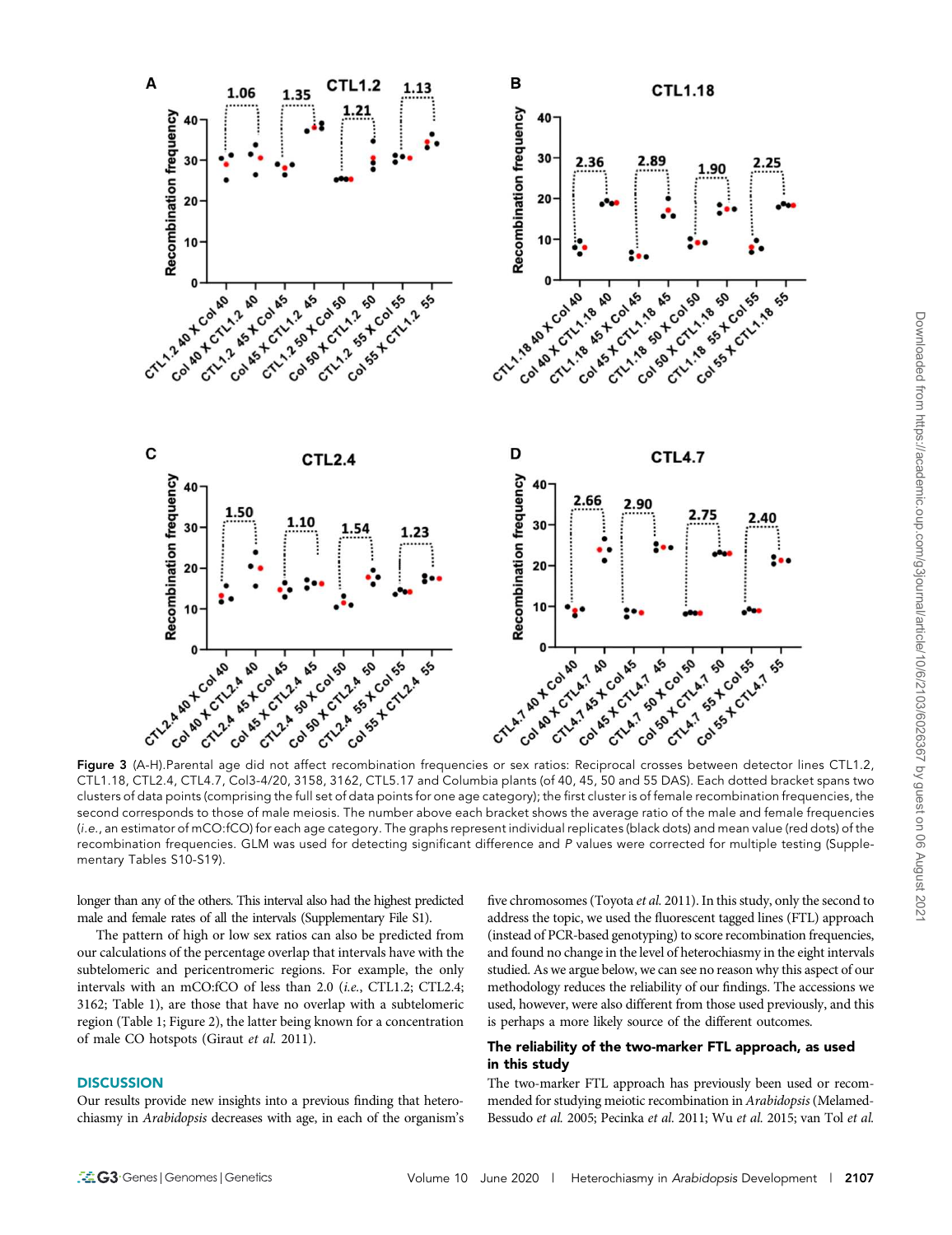

2018). The particular benefit of the FTL approach is that it facilitates mass screening of seeds. Here, we discuss some of the possible limitations of the approach, and argue that any given limitation is either not inherently serious, or its impact can be avoided.

#### The issue of non-detection

The most widespread concern regarding the two-marker FTL approach, compared to the use of PCR-based genotyping, is this: A seed with two or more CO in the interval of interest will have the same fluorescence pattern as one in which only a single CO has occurred. Thus, the additional CO will not lead to an increased count of, for example, recombinant seeds, as would happen when the PCR-based approach is used (*e.g.*, noted by van Tol *et al.* 2018). This has prompted some studies of other systems to use three fluorescent markers (*e.g.*, (Francis *et al.* 2007), because this allows the scorer to distinguish instances of two CO in the interval of interest from those involving just one. Given that instances of more than two CO in an *Arabidopsis* chromosome are rare (in female meiosis of young

plants, 0–1%; male: 1–9%; as per the data in Toyota *et al.* 2011), this has clearly been seen to provide a reasonable solution to the perceived problem.

But, is the use of two markers significantly less reliable than three, and more importantly, is the approach as a whole significantly less reliable than PCR-based genotyping? For studies like this, which are focused on calculating ratios of CO, we believe not, because the extent of underestimation of CO events (within the interval) is very low, as long as the interval length is relatively short.

The first point is that, in the typical interval-based FTL study, the vast majority of additional CO that occur in the interval of interest *will add* to the score of recombinant seeds. The nondetection of additional CO will only occur when an additional CO has occurred within the same interval as the initial CO event. How likely are these simultaneous events? If the interval is the entire chromosome, then the probability is 1, and this is indeed a problem. Interval lengths are, however, typically much shorter; for example in our study, for 7 of the 8 intervals used, the average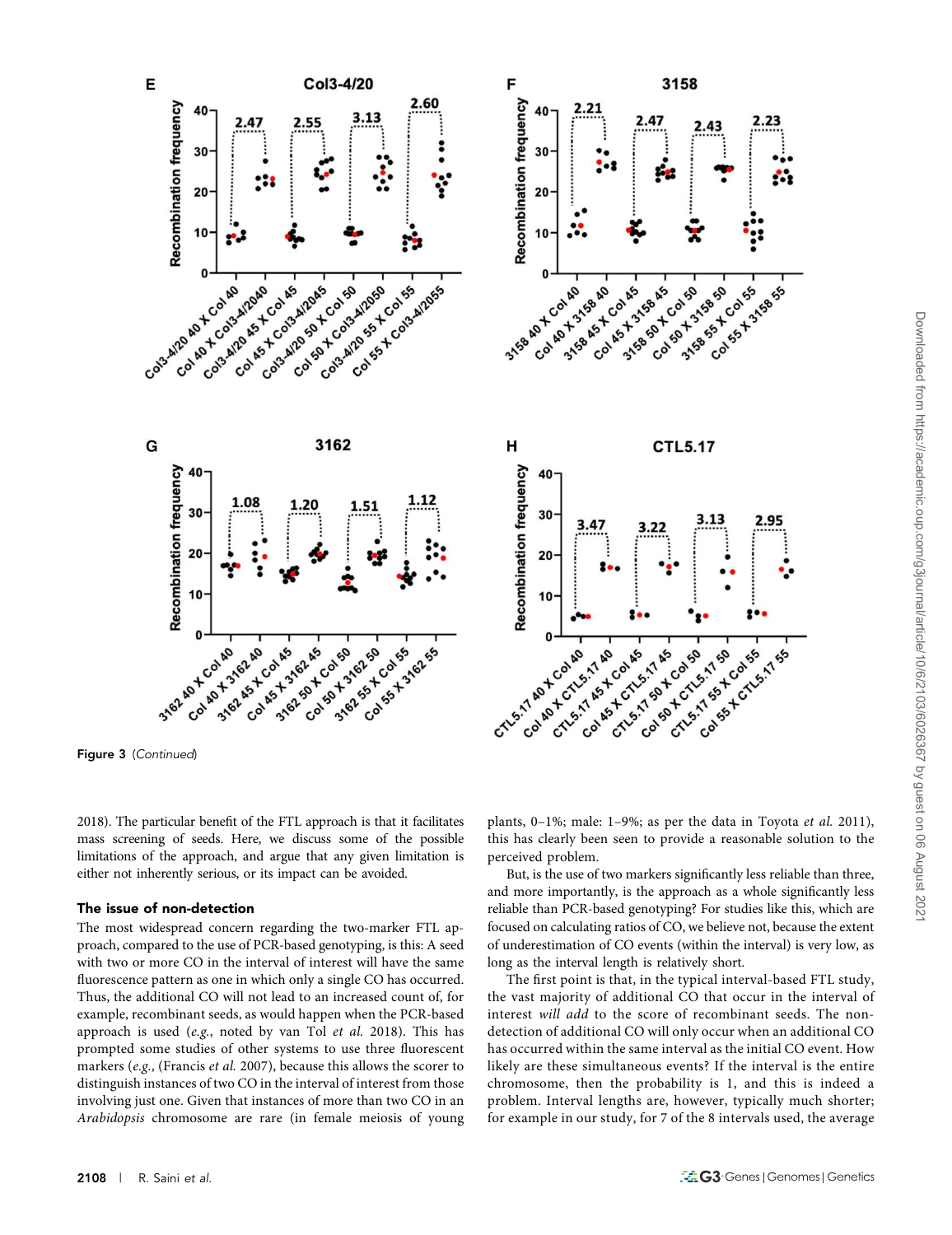length was 4.71Mb, about 20% of the average chromosomal length.

Within intervals of this length, CO interference will reduce the probability of non-detection sufficiently to allay concerns about the use of the two-marker approach. The average distance between double CO events in *Arabidopsis* has been reported as 11.58Mb (Yelina *et al.* 2015), and an analysis of the violin plot of Figure 4D of that study indicates that only about 10% of double CO occurred within 5Mb or less of each other. Regarding our single long interval (CTL1.2), analysis of the same violin plot indicates that about 40% of double CO would occur within an interval of its length, *i.e.*, 10.5Mb.The average distance between double CO events has also been estimated for chromosome 4, and reported as 1.58 times the expected (random) distance, the latter being one third of the length of the chromosome, when measured in centimorgans (Drouaud *et al.* 2006).

The second important point is that non-detection will affect both male and female rates, and, together with the fact that non-detection is rare, this means that the use of only two markers will have minimal effect on the measured ratios (mCO:fCO), compared to ratios estimated using three fluorescent markers, or PCR-based genotyping. The magnitude of the non-detection effect can be estimated by using the numbers provided in Table 5 of Toyota et al. (2011). When a nondetection level of 10% is used to recalculate the numbers of all CO additional to the initial CO, the change in mCO:fCO with age is reduced by only 1% (Supplementary File S2). Also, the possibility of this effect reducing the magnitude of the ratio should itself be reduced by the fact that CO interference levels are higher in female meiosis in *Arabidopsis* (Drouaud *et al.* 2007), and thus relatively fewer CO additional to the initial CO should go undetected in female meiosis (compared to the male).

In summary, the use of the two-marker FTL approach should itself not have prevented us from observing any reduction in mCO:fCO with age. Our argument that it is appropriate for a ratio-focused study like this should not, however, be seen as suggesting that the approach is equally useful for other purposes. We would not have even been in a position to evaluate its reliability if the PCR-based genotyping study (Toyota *et al.* 2011) had not established benchmark values for the proportion of double and triple CO within the overall recombination landscape.

## The issue of statistical reliability

As mentioned previously, the only discrepancy between our findings and those of Toyota *et al.* (2011) is that that we did not see a rise in fCO. Given that the rise in the number of female CO noted in the previous study was quite small (about 8%, for all chromosomes combined; see their Table 5), it is clear that studies of this phenomenon must be statistically robust. In our study, we exploited the opportunity for mass screening offered by the FTL approach: the average number of seeds counted for each interval, at each of the four time-points, was about 2200. Our study embraced the duration of the life-cycle covered by the two ages used in Toyota *et al.* (2011), but also included two intermediate time-points, and our experiments always featured replication.

It was also important to include intervals that span chromosomal regions where female CO are most frequent, since it is there that any mild trends are probably more likely to be detected. The chromosomes of *Arabidopsis* are known to have hot and cold spots, wherein female (or male) CO are respectively more or less likely; and there are also broader hot and cold zones, wherein hot or cold spots are,

respectively more or less clustered (Drouaud *et al.* 2006; Giraut *et al.* 2011). Hot zones of male CO are subtelomeric, while female CO hot zones are nearer the centromere (Giraut *et al.* 2011). Our study included the full range of distributional scenarios (*i.e.*, subtelomeric, pericentromeric; neither subtelomeric nor pericentromeric), as was reflected in the marked variation in the measured values of mCO:fCO and in the values predicted by our analysis of the data of Giraut *et al.* (2011). Nevertheless, not only did we not see any significant rise in fCO with age in any interval, we saw no evidence even of any rising trend.

#### **Conclusions**

We believe the methodology used in this study was fit for purpose. The fact that fCO, and thus mCO:fCO, remained at the same level throughout the life-cycle, in contrast to the patterns reported in the previous study, might therefore reflect differences in the underlying biology. Toyota *et al.* (2011) used two different types of ecotypes in their study (Columbia and Ler). They created the heterozygous detector line (for markers) by crossing between these two ecotypes, while in our study we generated heterozygous detector lines by crossing an homozygous detector line (in a Columbia background) with wild type Columbia plants (a pure line). Genetic background and heterozygosity have previously been reported as influences on recombination rates in *Arabidopsis* (Barth *et al.* 2001; López *et al.* 2012). Whether these differentially affect male and female rates, and their response to age, is worthy of further study.

#### ACKNOWLEDGMENTS

We would like to thank Avraham A. Levy (Weizmann Institute of Science, Israel) for providing seeds of of recombination detector lines, and Bert J. van der Zaal (Institute of Biology Leiden, Leiden University) for helpful discussions. We would like to thank the Arabidopsis Biological Resource Center (The Ohio State University, USA) for providing traffic line seeds.

#### LITERATURE CITED

- Alves, I., A. A. Houle, J. G. Hussin, and P. Awadalla, 2017 The impact of recombination on human mutation load and disease. Philos. Trans. R. Soc. B Biol. Sci. 372: 20160465. https://doi.org/10.1098/rstb.2016.0465
- Barth, S., A. E. Melchinger, B. Devezi-Savula, and T. Lübberstedt, 2001 Influence of genetic background and heterozygosity on meiotic recombination in *Arabidopsis thaliana*. Genome 44: 971–978. https:// doi.org/10.1139/g01-094
- Bretz, F., T. Hothorn, and P. Westfall, 2016 *Multiple comparisons using R*, Chapman and Hall/CRC, Boca Raton, FL. https://doi.org/10.1201/ 9781420010909
- Charlesworth, D., and X. Vekemans, 2005 How and when did Arabidopsis thaliana become highly self-fertilising. BioEssays 27: 472–476. https:// doi.org/10.1002/bies.20231
- Chiang, T., R. M. Schultz, and M. A. Lampson, 2012 Meiotic origins of maternal age-related aneuploidy1. Biol. Reprod. 86. https://doi.org/ 10.1095/biolreprod.111.094367
- Crismani, W., C. Girard, and R. Mercier, 2013 Tinkering with meiosis. J. Exp. Bot. 64: 55–65. https://doi.org/10.1093/jxb/ers314
- Drouaud, J., C. Camilleri, P.-Y. Bourguignon, A. Canaguier, A. Bérard *et al.*, 2006 Variation in crossing-over rates across chromosome 4 of Arabidopsis thaliana reveals the presence of meiotic recombination "hot spots.". Genome Res. 16: 106–114. https://doi.org/10.1101/gr.4319006
- Drouaud, J., R. Mercier, L. Chelysheva, A. Bérard, M. Falque *et al.*, 2007 Sexspecific crossover distributions and variations in interference level along Arabidopsis thaliana chromosome 4. PLoS Genet. 3: e106. https://doi.org/ 10.1371/journal.pgen.0030106
- Francis, K. E., S. Y. Lam, B. D. Harrison, A. L. Bey, L. E. Berchowitz *et al.*, 2007 Pollen tetrad-based visual assay for meiotic recombination in